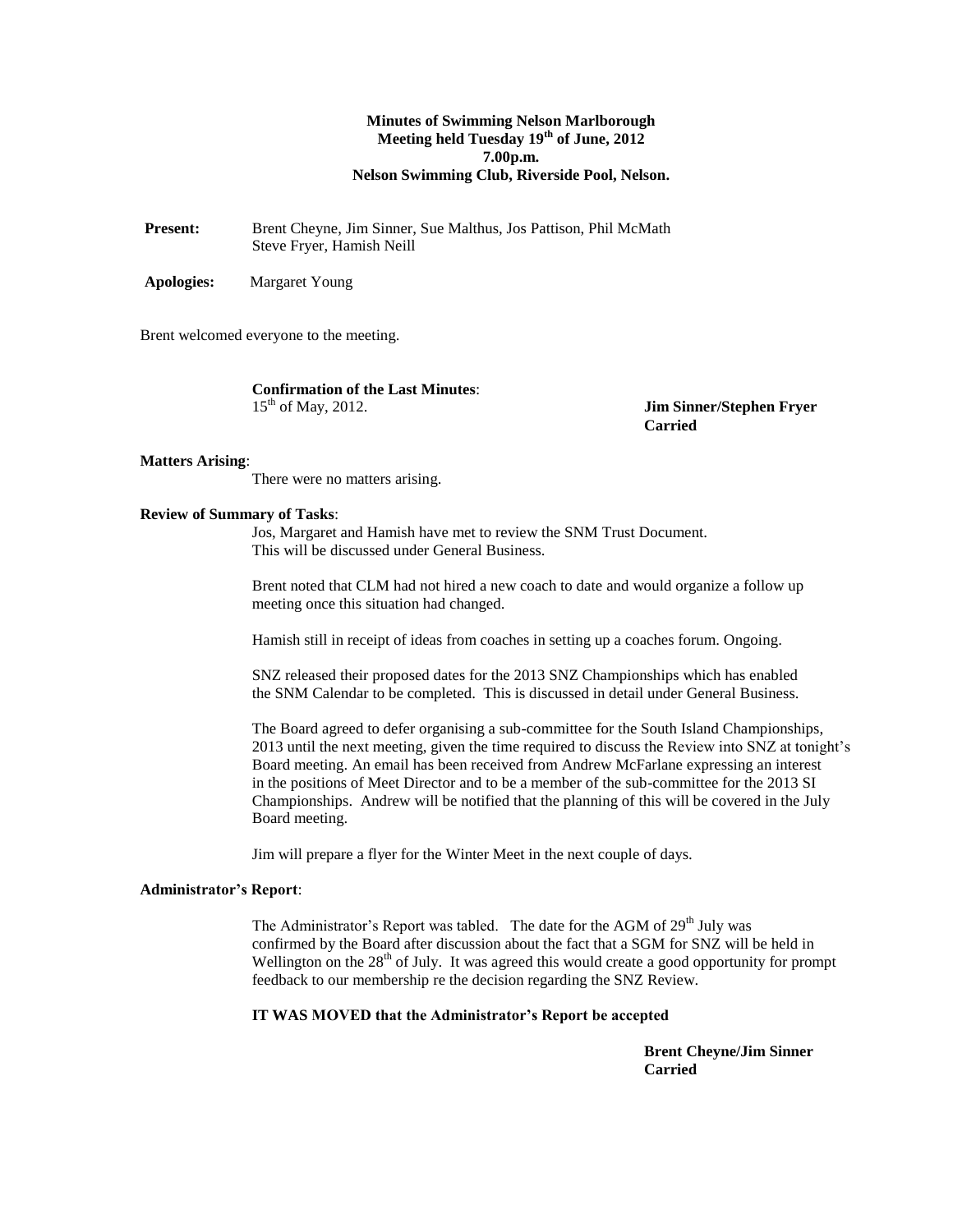**Treasurer's Report:**

Brent advised that the Annual Financial Statements were currently with the auditors.

# **Registrar's Report to Swimming Nelson Marlborough**

There was no report. However, Jim did comment that the issue with the cost of the Team Manager software had been resolved in our favour.

**Publicity/Communications Report** No report**.**

**Funding Report:** No report.

**Technical/Coaching**: No report.

**Events:** No report.

#### **General Business**:

#### **SNM Competition Calendar**:

The Draft Calendar was updated with the proposed SNZ Competition dates released today. These dates were different from those anticipated in the original draft document. New clashes were discussed. The only impact of the new dates was that the proposed Nelson South Swimming Club Meet on 2 March, 2013 would clash with the National Age Group Championships and under SNZ Rules, the Nelson South Meet was removed from the Calendar. Nelson South is to be asked if they wish to furnish another date which would be available for their meet. Discussion then followed on the timing of the SNM Winter Meet that had been scheduled for mid-September. It had been pointed out that this date clashed with NCEA exams and the Board agreed that it was not appropriate to have the swimming meet on this date. After discussion and a check on pool availability, it was agreed that the SNM Winter Meet would be held in Blenheim on the 18<sup>th</sup> and 19<sup>th</sup> of August, 2012. The venues for the SNM Meets was discussed and entered on the Calendar. Jim will check with Nelson South Swimming Club to determine if they would be happy to host the 2013 SNM Country and Town Meet at Hampden Street Pool.

The full Calendar, as approved by the Board, is as follows:

# **Swimming Nelson Marlborough Swimming Meet Dates for 2012/2013**

| <b>29-30 June 2012</b> | <b>South Island Secondary Schools (Invercargill)</b>      |
|------------------------|-----------------------------------------------------------|
| 14 July 2012           | <b>BSC Opening Season Meet</b>                            |
| 04 August 2012         | Nelson South Winter Meet (ASB)                            |
| 11 August 2012         | BSC Ribbon Meet 5-7pm                                     |
| 18-19 August 2012      | <b>Swimming Nelson Marlborough Winter Meet (Blenheim)</b> |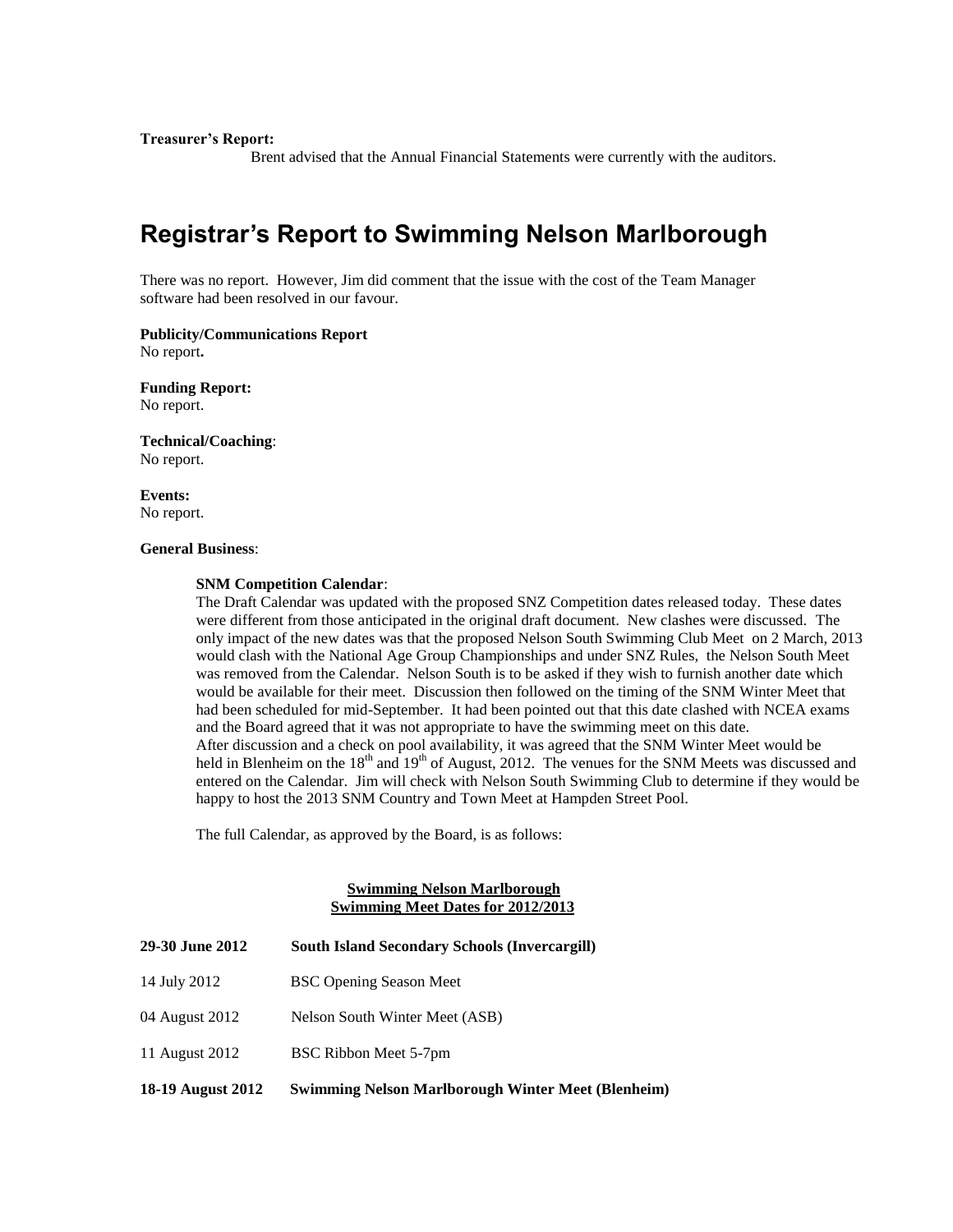| $31$ August $-$                         | 2 September 2012 South Island Swimming Championships (Timaru)                     |
|-----------------------------------------|-----------------------------------------------------------------------------------|
| 8 September 2012                        | BSC Meet 5-7pm                                                                    |
| 7-9 September 2012                      | <b>NZ Secondary School Championships (Hamilton)</b>                               |
| 30 September -<br><b>4 October 2012</b> | <b>NZ Age Short Course Championships (Wellington)</b>                             |
| 13 October 2012                         | BSC Ribbon Meet 5-7pm                                                             |
| 27 October 2012                         | Nelson South Hot 100s (HSS Pool)                                                  |
| 10 November 2012                        | BSC Meet 5-7pm                                                                    |
| 17 November 2012                        | Nelson South Young Guns (HSS Pool)                                                |
| 1 December 2012                         | Nelson Swimming Club - Nayland Long Course Meet                                   |
| 7 & 9 December 2012                     | <b>BSC</b> Champs                                                                 |
| 8 December 2012                         | Motueka SC Ribbon Carnival                                                        |
| 15 December 2012                        | Nelson South Club Champs (HSS Pool)                                               |
| 12 January 2013                         | <b>Swimming Nelson Marlborough Country and To (HSS Pool)</b>                      |
| 18-21 January 2013                      | <b>Wellington Championships LC (Wgtn)</b>                                         |
|                                         |                                                                                   |
| <b>23 January 2013</b>                  | <b>Swimming Nelson Marlborough Time Trial (ASB)</b>                               |
| 2 February 2013                         | <b>Swimming Nelson Marlborough Long Distance Champs (Blenheim)</b>                |
| 4 February 2013                         | BSC Ribbon Meet 5-7pm                                                             |
|                                         | 9/10th February 2013 Swimming Nelson Marlborough Age Groups (ASB or Nayland)      |
|                                         | 16/17 <sup>th</sup> February 2013 NZ Junior Championships - Hamilton & Wellington |
| 16 February 2013                        | Waimea SC Ribbon Carnival                                                         |
| 23-24 February 2013                     | South Island Country & Town (Timaru)                                              |
| 26 February -<br>2 March 2013           | NZ Age Group Championships - Wellington                                           |
| 5/7/9 March 2013                        | Waimea SC Club Champs                                                             |
| 16 March 2013                           | Motueka SC Club Champs                                                            |
| 16 March 2013                           | BSC Meet 5-7pm                                                                    |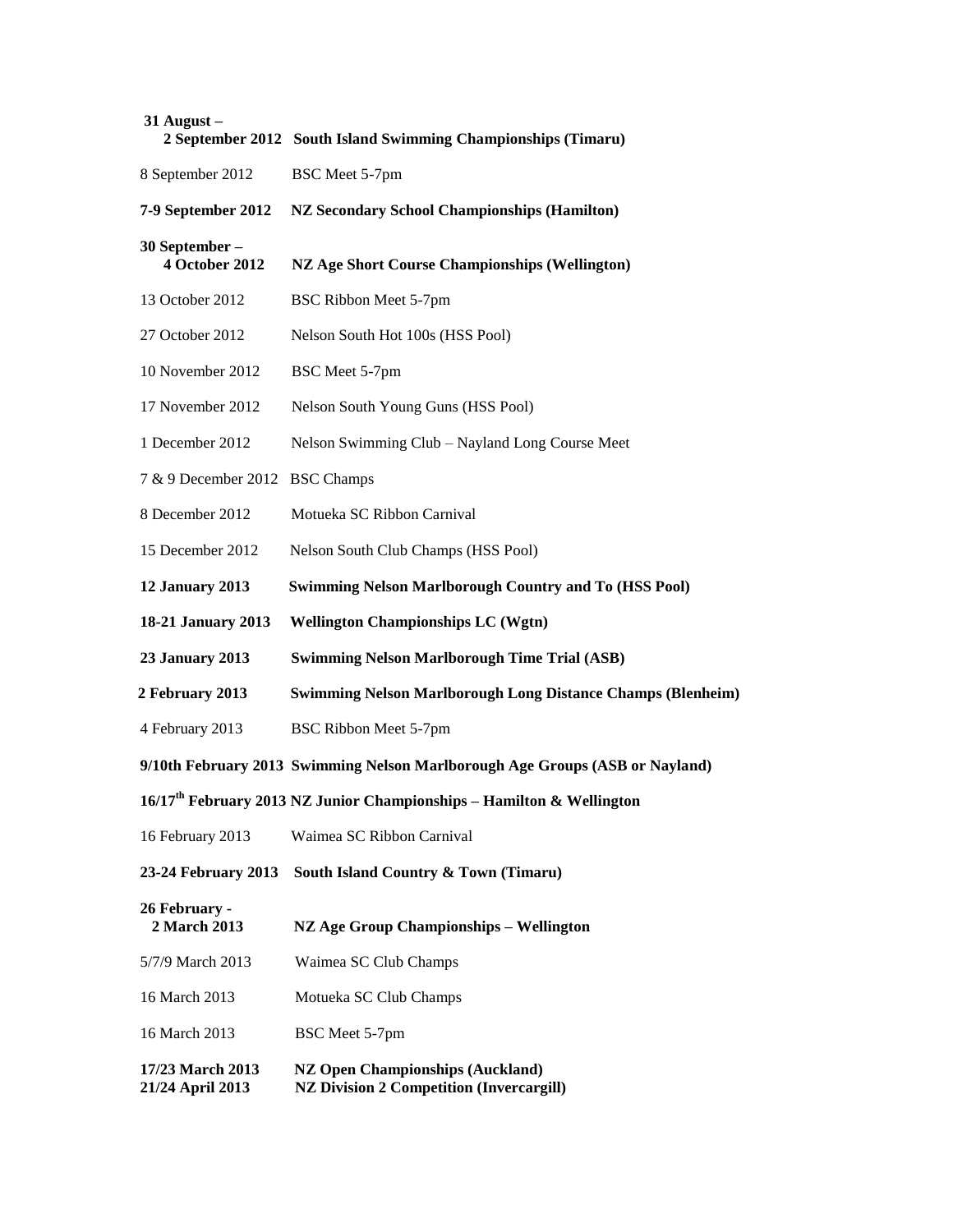# **Review of SNZ**

The final report from the Working Group had been released and Board members had reviewed this prior to the meeting. Brent had issued a discussion paper to the Board with a number of points he had identified. Notification had been given today that the SNZ Board will stand down at the SGM in July, regardless of the vote into the acceptance of the Review.

Brent spoke on the document sent to Board members, and on the discussion he had had with Swim Auckland Executive Officer, Brian Palmer.

After robust debate, it was agreed that the Board would review this further once the Draft SNZ Constitution had been released on June 25<sup>th</sup>. Specific items we would look for in the Constitution would be the ability for members to amend the Constitution in the future, and the power of SNZ to generate regulations outside of the said Constitution. It was also agreed that Brent would contact Brian regarding his view on the issues raised by our Board.

Brent has asked Jim to commence a discussion by email regarding the draft SNZ Constitution on June 25<sup>th</sup>. Other Board members will then comment by Tuesday evening and, if need be, the Board will meet Wednesday lunchtime (June  $27<sup>th</sup>$ ).

# **IT WAS MOVED THAT Steve and Brent would attend the SNZ SGM on 28th of July in Wellington on behalf of Swimming Nelson Marlborough.**

**Phil McMath/Sue Malthus Carried**

#### **SNM AGM Planning**:

The Annual Report is well underway. Recipients of Representative pockets have been determined and recommendations have been received from the Awards Committee. Pockets have been ordered and will arrive shortly.

#### **Meeting with CLM**:

This has been deferred until a new coach has been appointed for the Academy.

#### **Committee for Pool Arrangement**:

Jos raised the issue, again, of forming a Memorandum of Understanding with CLM and TDC regarding the use of, and pricing of, lane space at the ASB Aquatic Centre. Jos pointed out that approximately \$30,000 had been spent by swimmers for winter water space. Hamish commented that the majority of this was with Riverside and not ASB. This issue would be further discussed under the Submission to Nelson City Council.

#### **Submission to Nelson City Council re LTP**:

Hamish and Brent spoke to the SNM Submission to the NCC Long Term Plan Hearing where the following issues were raised:

- For 32 weeks of the year, Nelson has six lanes available to cater for underwater hockey, kayaking, swimming, tri-club, and the masters club.
- The need for water space for Water Safety Programmes
- Councillor Rainey asked if NCC should have a Memorandum of Understanding with TDC on the use of the ASB Aquatic Centre.
- Other Councillors also asked various questions regarding the ASB Aquatic Centre. They asked what the approximate cost would be for covering Nayland, and if such a retractable system already existed in New Zealand. A committee of all user groups could be set up to look at any development of Nayland Park.

Generally, the NCC were receptive to our Submission and asked a good number of questions. The overall feeling was that this had been a productive meeting.

The Board agreed that we should take the issue of an M.O.U. between NCC and TDC further with both Jos and Hamish to contact Pete Rainey for further discussions on this topic.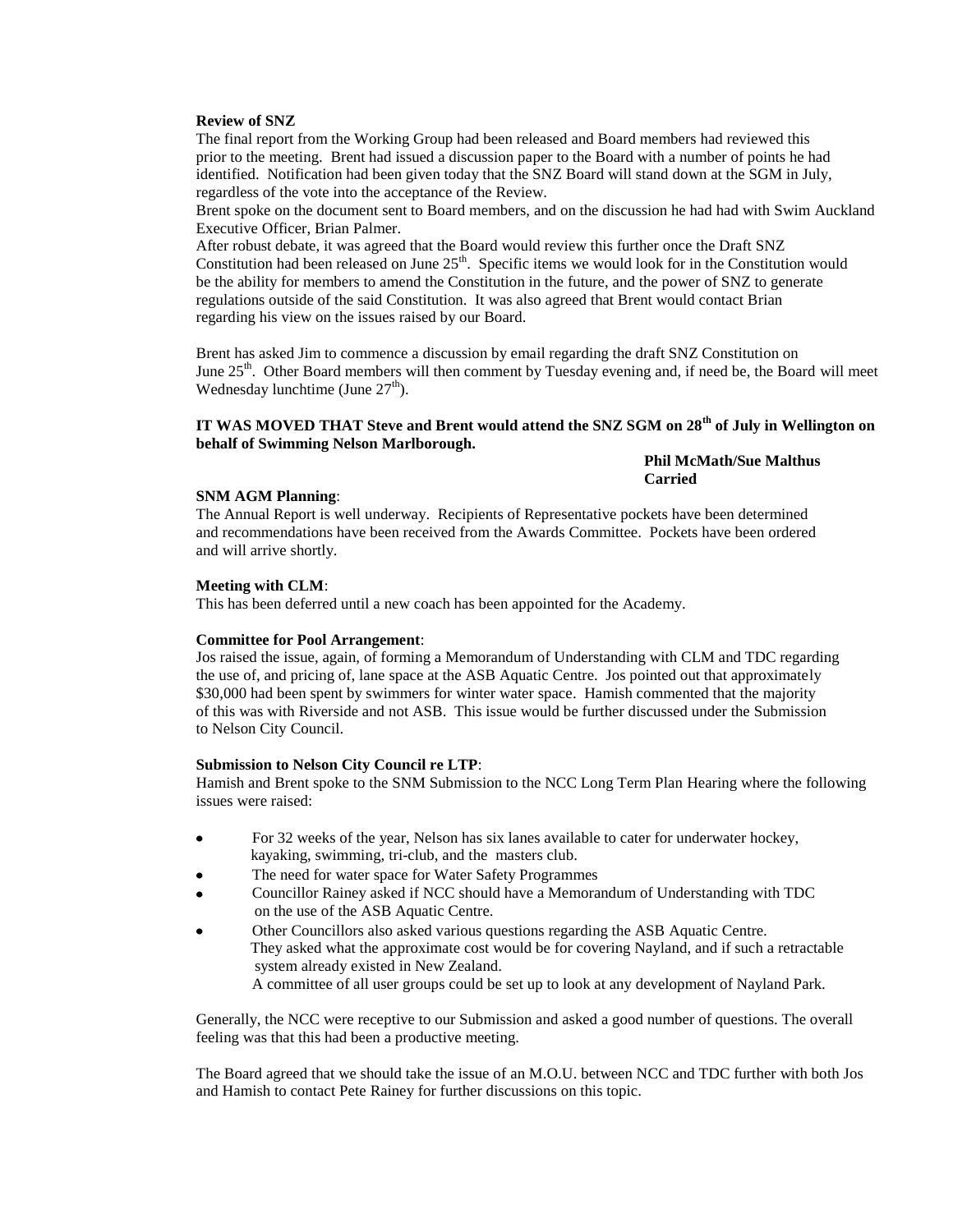Brent reminded the meeting that SNM was going to be part of any M.O.U. and we should still look to pursue this.

#### **South Island Secondary School Championships**:

SNM have been advised that we may be able to hold the SISS Championships in either 2013 or 2014. The Board agreed that this was a great opportunity to promote swimming at Secondary School level and we would definitely welcome this event. Jim had determined, from last year's competition, that approximately 150 swimmers were involved and the Board further agreed that this number would not fit into the ASB Aquatic Centre. The only other option was to run this meet in Blenheim, and as the 2013 SI Championships are already being held in Blenheim, NM would request the 2014 event, but would still accept the 2013 event if this became our only option.

#### **South Island Championships Planning**:

Planning on this has been deferred until the next Board meeting.

#### **Submissions on Commerce Commission – Select Committee on Gambling**:

Jim mentioned that he was concerned at the amount of lobbying that the Gambling industry was putting on sporting organizations. After some discussion, the Board agreed that we would not put forward a submission on this as we do not want to be seen as promoting gambling.

## **Update to Rules re SNM Swimming Trust Funds**:

Jos, Hamish and Margaret had met to discuss the Trust and have presented their recommendations for a remit to the Board for its consideration. Brent pointed out that under the SNZ Review,

this topic may not form part of the new Constitution, but may flow through to regulations. Any changes to our Constitution may only be for a short period. Brent also commented that to protect the position of the Trustees, it may be a good idea for the remit to include a minimum capital amount that must be retained in the Trust at all times. The Board discussed the recommendations and after making a couple of additions, will present this in a remit form to the AGM for approval. The remit will propose that (a) funding will only be available for travel, except for SNZ camps, for which reimbursement of fees may also be sought; (b) the Trustees maintain capital of at least \$18,000 and; © other minor wording changes to be made to improve clarity.

The Board also discussed the possibility of a portion of entry fees for NM events being transferred to the Trust. The Board agreed that this best be discussed by the Board from time to time, as opposed to being included in the remit.

# **IT WAS MOVED THAT a remit be put to the SNM AGM updating the Fourth Schedule regarding the Rules of the Swimming Trust Funds**

# **Jim Sinner/Jos Pattison Carried**

#### **Board Time:**

Phil presented to the meeting a copy of the Blenheim Swimming Club's Strategic Plan covering the period 2012 to 2016. He commented that the BSC would be happy for any other club to use this when formulating their own Strategic Plan.

The Board were reminded that nominations for President and Board positions should be with Kay by June 30<sup>th</sup>. Kay has already sent the Nomination/Proxy forms out to clubs. Jim will place a copy of the SNM website. A number of clubs still need to advise Kay of their delegates attending the SNM AGM.

The meeting closed at 9.28p.m.

# **The next meeting will be on Tuesday the 17th of July at Nelson Club Rooms commencing at 7.00p.m**